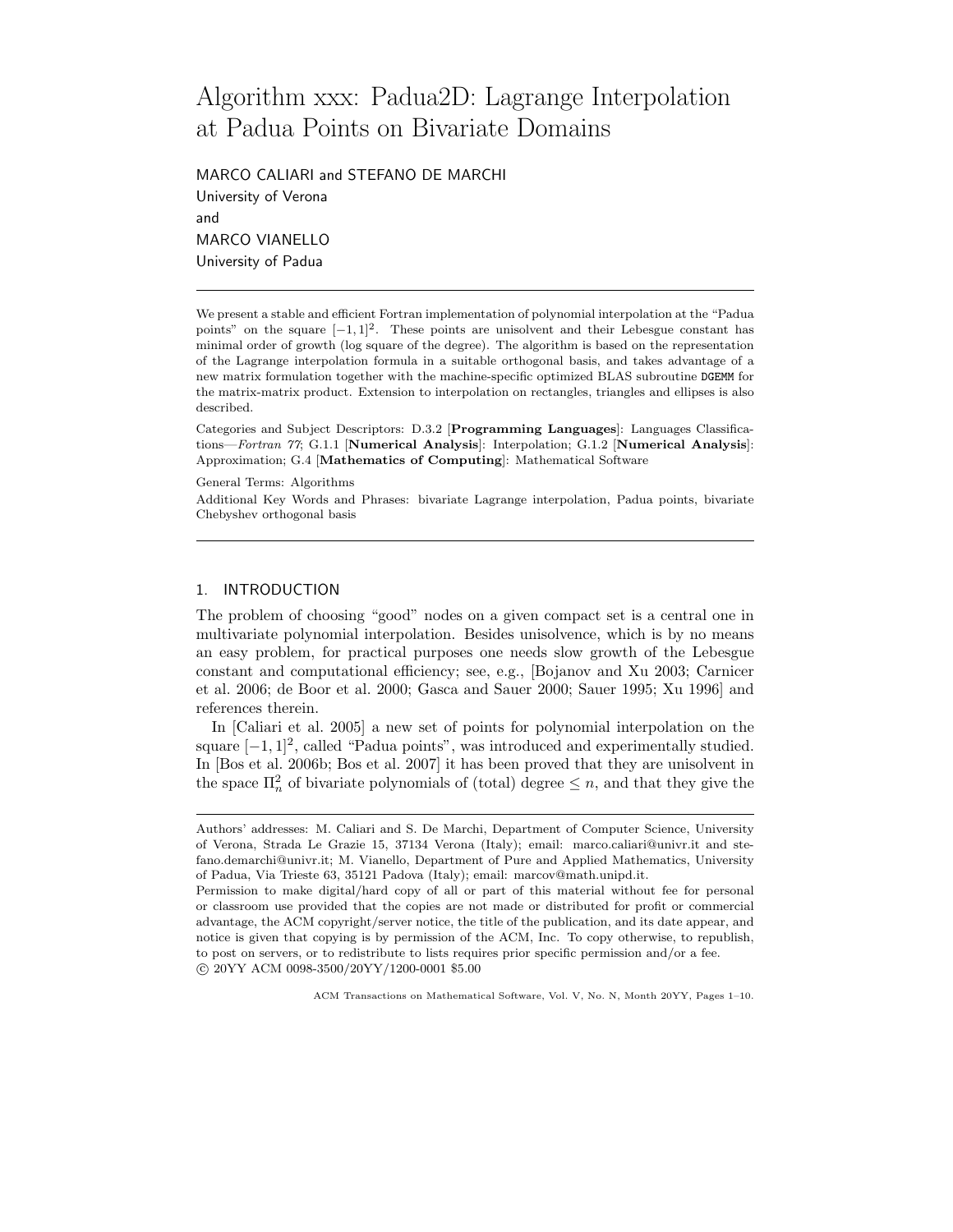first known example of non tensor-product optimal interpolation in two variables, since their Lebesgue constant has minimal order of growth of  $\mathcal{O}((\log n)^2)$ . Moreover, an explicit representation of their fundamental Lagrange polynomials was given, which is based on the reproducing kernel of the space  $\Pi_n^2([-1, 1]^2)$  equipped with the bivariate Chebyshev inner product (cf. [Dunkl and Xu 2001; Reimer 2003]).

In this paper we present a stable and efficient Fortran implementation of the Lagrange interpolation formula at the Padua points, with cost  $\mathcal{O}(n^3)$  flops for the evaluation (once and for all) of the coefficients of the interpolation polynomial represented in the Chebyshev orthonormal basis, plus an additional cost of  $\mathcal{O}(n^2)$  flops for the evaluation at each target point. Remarkable speedups with respect to the existing algorithm used in [Caliari et al. 2007] are obtained by a new matrix formulation. The effect of machine-specific optimized versus standard BLAS libraries is also investigated.

# 2. PADUA POINTS

There are four families of Padua points (cf. [Caliari et al. 2007]), which correspond to successive 90 degrees rotations (clockwise for degree  $n$  even and counterclockwise for *n* odd) of the square  $[-1, 1]^2$ . Here we describe one of them (also termed the "first family" of Padua points) as well as the associated Lagrange interpolation formula. Interpolation for the other families can be easily obtained by composition with the corresponding rotation, as described in Sec. 3.4.

The  $N := (n+1)(n+2)/2 = \dim(\Pi_n^2)$  Padua points corresponding to degree n are the set of points

$$
\text{Pad}_n := \{ \xi = (\xi_1, \xi_2) \} := \left\{ \gamma \left( \frac{k\pi}{n(n+1)} \right), \quad k = 0, \dots, n(n+1) \right\}, \tag{1}
$$

where  $\gamma(t)$  is their "generating curve" (cf. [Bos et al. 2006b])

$$
\gamma(t) := (-\cos((n+1)t), -\cos(nt)), \quad t \in [0, \pi]. \tag{2}
$$

Notice that two of the points are consecutive vertices of the square,  $2n - 1$  other points lie on the edges of the square, and the remaining (interior) points are double points corresponding to self-intersections of the generating curve (see Fig. 1). Clearly, such structure remains invariant for the other three families up to the corresponding rotation.

Denote by  $C_{n+1}$  the set of the  $n+1$  Chebyshev–Gauss–Lobatto points

$$
C_{n+1} := \{ z_j^n := \cos(j\pi/n), \ j = 0, \dots, n \} . \tag{3}
$$

The Padua points (for  $n$  even) were first introduced in [Caliari et al. 2005, formula (9)] (in that formula there is a misprint,  $n-1$  has to be replaced by  $n+1$ ). For the sake of clarity, we give again that definition:

$$
\text{Pad}_n := \{ \xi = (\mu_j, \eta_k), \ 0 \le j \le n; \ 0 \le k \le n/2 \}
$$

where

$$
\mu_j = z_j^n, \quad \eta_k = \begin{cases} z_{2k}^{n+1} & j \text{ odd} \\ z_{2k+1}^{n+1} & j \text{ even} \end{cases}
$$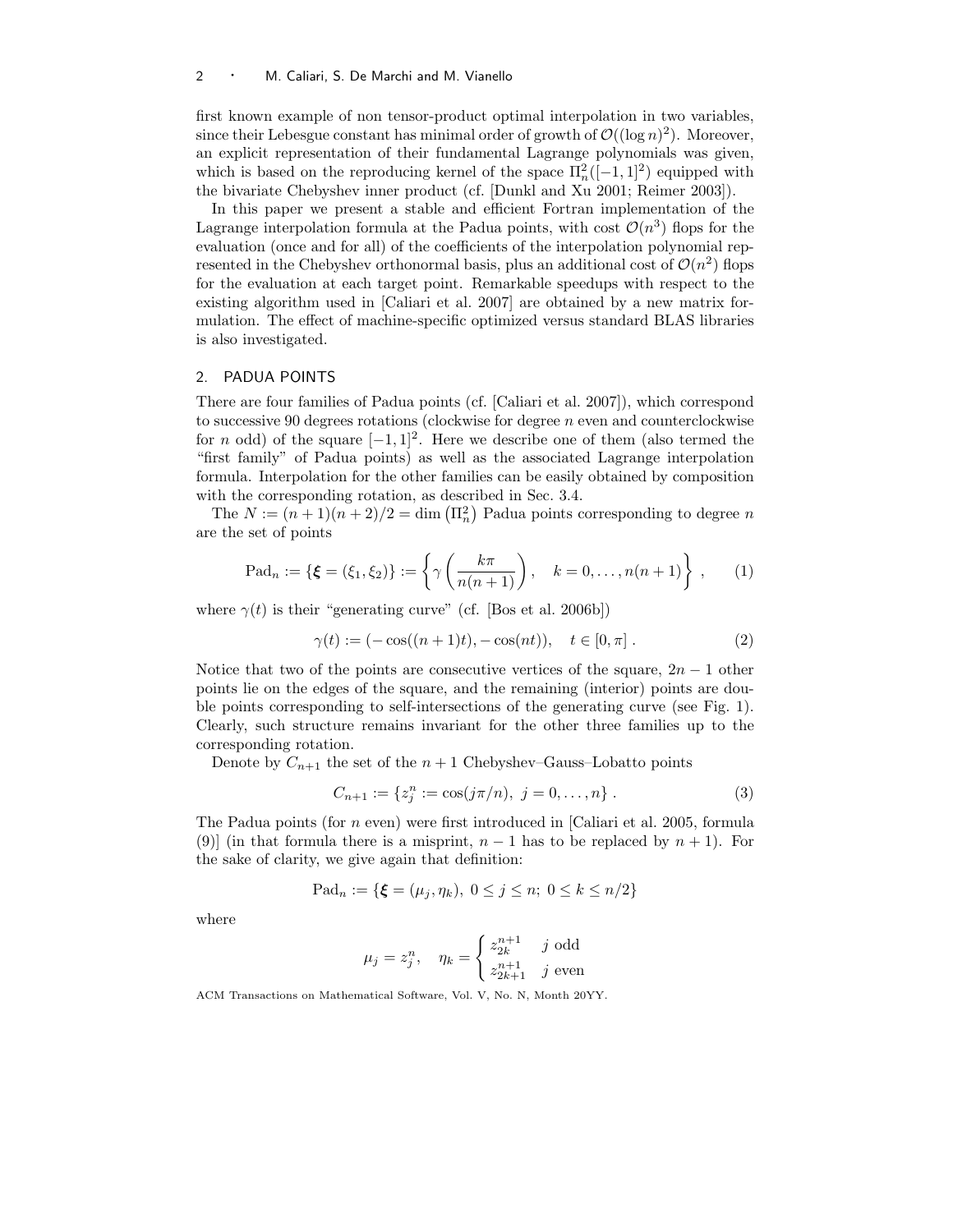It is clear that  $\mu_j \in C_{n+1}, \eta_k \in C_{n+2}$ , and denoting by  $C_{n+1}^{\text{even}}, C_{n+1}^{\text{odd}}$  the restrictions of  $C_{n+1}$  to even and odd indexes, then

$$
\text{Pad}_n = (C_{n+1}^{\text{odd}} \times C_{n+2}^{\text{even}}) \cup (C_{n+1}^{\text{even}} \times C_{n+2}^{\text{odd}}) \subset C_{n+1} \times C_{n+2} ,
$$

which is valid also for  $n$  odd.



Fig. 1. The Padua points with their generating curve for  $n = 12$  (left, 91 points) and  $n = 13$ (right, 105 points), also as union of two Chebyshev-like grids (open bullets and filled bullets).

The fundamental Lagrange polynomials of the Padua points are

$$
L_{\xi}(\boldsymbol{x}) = w_{\xi}(K_n(\xi, \boldsymbol{x}) - T_n(\xi_1)T_n(x_1)), \quad L_{\xi}(\boldsymbol{\eta}) = \delta_{\xi\boldsymbol{\eta}} , \quad \xi, \boldsymbol{\eta} \in \text{Pad}_n , \qquad (4)
$$

where  $K_n(\boldsymbol{x}, \boldsymbol{y}), \boldsymbol{x} = (x_1, x_2)$  and  $\boldsymbol{y} = (y_1, y_2)$ , is the reproducing kernel of the space  $\Pi_n^2([-1, 1]^2)$  equipped with the inner product

$$
\langle f, g \rangle := \frac{1}{\pi^2} \int_{[-1,1]^2} f(x_1, x_2) g(x_1, x_2) \frac{\mathrm{d}x_1}{\sqrt{1 - x_1^2}} \frac{\mathrm{d}x_2}{\sqrt{1 - x_2^2}}, \tag{5}
$$

that is

$$
K_n(\boldsymbol{x}, \boldsymbol{y}) = \sum_{k=0}^n \sum_{j=0}^k \hat{T}_j(x_1) \hat{T}_{k-j}(x_2) \hat{T}_j(y_1) \hat{T}_{k-j}(y_2).
$$
 (6)

Here  $\hat{T}_j$  denotes the normalized Chebyshev polynomial of degree j, i.e.  $\hat{T}_0 = T_0 \equiv 1$ ,  $\hat{T}_p = \sqrt{2}T_p$ ,  $T_p = \cos(p \arccos(\cdot))$ . Moreover, the weights  $w_{\xi}$  are

$$
w_{\xi} := \frac{1}{n(n+1)} \cdot \begin{cases} 1/2 & \text{if } \xi \text{ is a vertex point} \\ 1 & \text{if } \xi \text{ is an edge point} \\ 2 & \text{if } \xi \text{ is an interior point} \end{cases} \tag{7}
$$

We notice that the  $\{w_{\xi}\}\$ are indeed weights of a cubature formula for the product Chebyshev measure, which is exact on "almost all" polynomials in  $\Pi_{2n}^2([-1,1]^2)$ , namely on all polynomials orthogonal to  $T_{2n}(x_1)$ . Such a cubature formula stems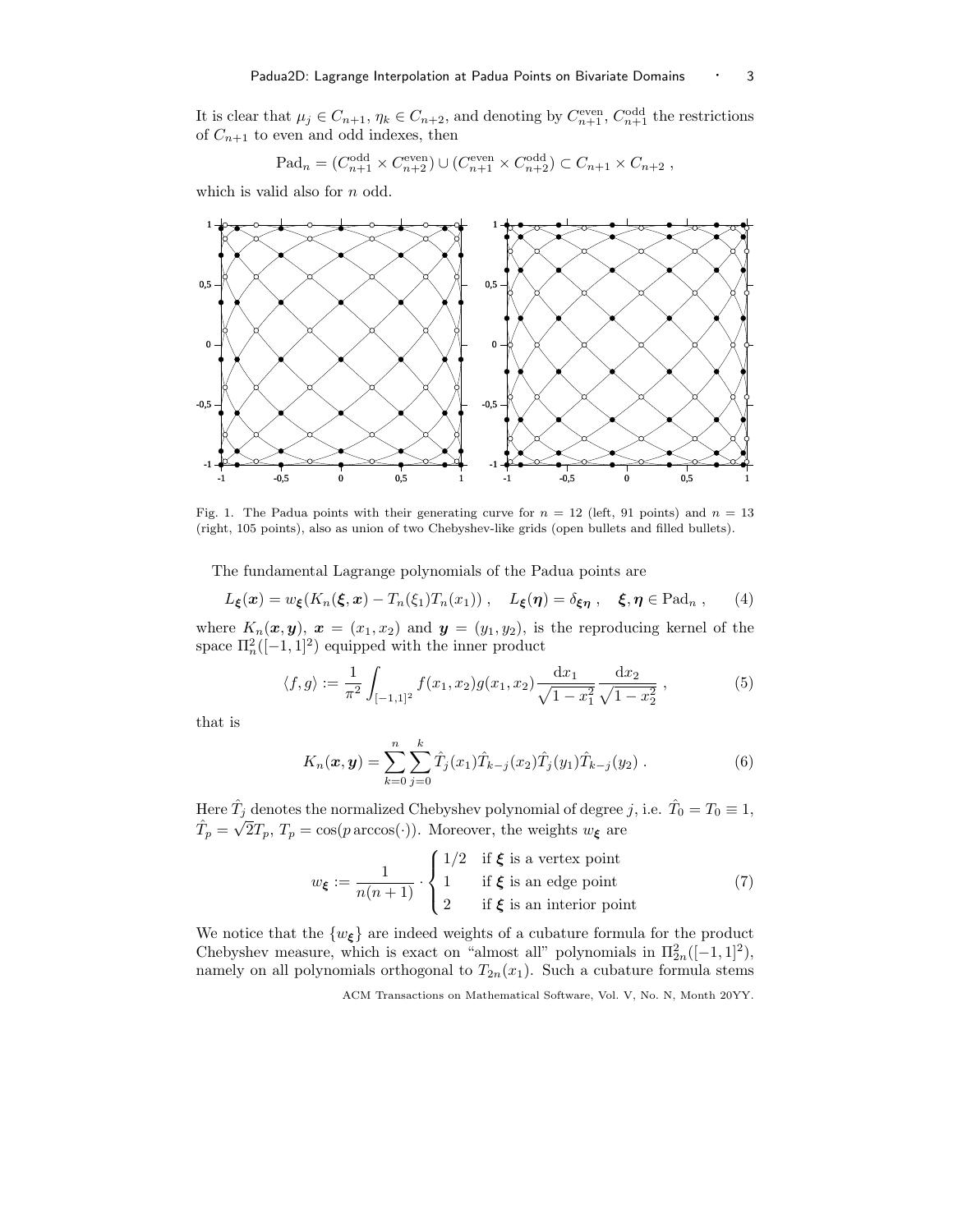#### <sup>4</sup> · M. Caliari, S. De Marchi and M. Vianello

from quadrature along the generating curve and is the key to obtaining the fundamental Lagrange polynomials (4); cf. [Bos et al. 2006b]. A more abstract approach to the construction of the Lagrange polynomials, based on the theory of polynomial ideals and multivariate orthogonal polynomials, can be found in [Bos et al. 2007].

The polynomial interpolation formula can be written, in view of (4) and (6), in the bivariate Chebyshev orthonormal basis as

$$
\mathcal{L}_n f(\mathbf{x}) = \sum_{\xi \in \text{Pad}_n} f(\xi) w_{\xi} (K_n(\xi, \mathbf{x}) - T_n(\xi_1) T_n(x_1))
$$
  
\n
$$
= \sum_{k=0}^n \sum_{j=0}^k c_{j,k-j} \hat{T}_j(x_1) \hat{T}_{k-j}(x_2) - \sum_{\xi \in \text{Pad}_n} f(\xi) w_{\xi} \hat{T}_n(\xi_1) \frac{\hat{T}_0(\xi_2)}{\sqrt{2}} \hat{T}_n(x_1) \frac{\hat{T}_0(x_2)}{\sqrt{2}}
$$
  
\n
$$
= \sum_{k=0}^n \sum_{j=0}^k c_{j,k-j} \hat{T}_j(x_1) \hat{T}_{k-j}(x_2) - \frac{c_{n,0}}{2} \hat{T}_n(x_1) \hat{T}_0(x_2), \qquad (8)
$$

where the coefficients

$$
c_{j,k-j} := \sum_{\xi \in \text{Pad}_n} f(\xi) w_{\xi} \hat{T}_j(\xi_1) \hat{T}_{k-j}(\xi_2), \quad 0 \le j \le k \le n
$$
\n(9)

can be computed once and for all.

#### 3. THE INTERPOLATION ALGORITHM

The following definition will be useful below. Given a vector  $S = (s_1, \ldots, s_m)$  $[-1, 1]^m$ , define the rectangular Chebyshev matrix

$$
\mathbb{T}(S) := \begin{pmatrix} \hat{T}_0(s_1) & \cdots & \hat{T}_0(s_m) \\ \vdots & \cdots & \vdots \\ \hat{T}_n(s_1) & \cdots & \hat{T}_n(s_m) \end{pmatrix} \in \mathbb{R}^{(n+1)\times m} .
$$
 (10)

#### 3.1 Old algorithm

In the recent paper [Caliari et al. 2007] the interpolation formula  $(8)$ – $(9)$  has been implemented by the following factorization of the coefficient matrix, which was already used for hyperinterpolation at the Morrow–Patterson–Xu points in [Caliari et al. 2006]. Considering the vectors of the one-dimensional projections of the Padua points and the corresponding Chebyshev matrices

$$
\mathbb{T}_i := \mathbb{T}(\mathrm{Pad}_n^i) \in \mathbb{R}^{(n+1) \times N}, \quad \mathrm{Pad}_n^i := (\xi_i)_{\xi \in \mathrm{Pad}_n}, \quad i = 1, 2, \tag{11}
$$

and the  $N \times N$  diagonal matrix  $\mathbb{D}(f)$ , having the vector  $(w_{\xi} f(\xi))_{\xi \in \text{Pad}_n}$  in the main diagonal, following [Caliari et al. 2006] it is easy to prove that the coefficients  $c_{i,k-j}$ in (9) are the upper-left triangular part of the matrix

$$
(c_{p,q}) = \mathbb{C}(f) := \mathbb{T}_1 \mathbb{D}(f) \mathbb{T}_2^{\mathbf{t}} \in \mathbb{R}^{(n+1)\times(n+1)} . \tag{12}
$$

Indeed, we have that  $c_{p,q}$  in (12) is exactly  $c_{j,k-j}$  in (9) with  $j = p, k = p + q$ ,  $0 \leq j \leq k \leq n$ . Notice that the multiplication by the diagonal matrix  $\mathbb{D}(f)$  is simply a scaling of the columns of  $\mathbb{T}_1$  or of the rows of  $\mathbb{T}_2$ . Then, defining the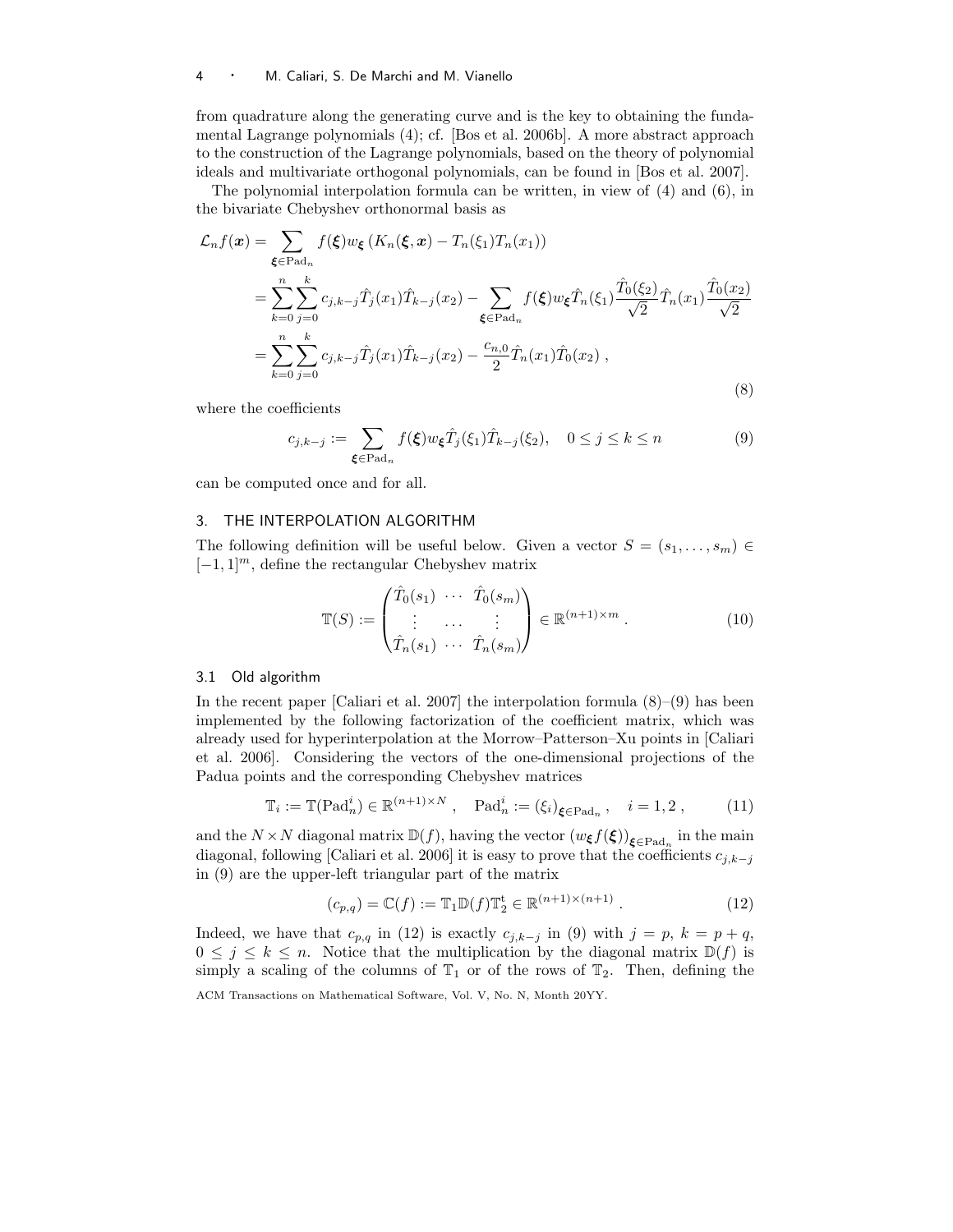Fourier–Chebyshev coefficient matrix

$$
\mathbb{C}_0(f) := \begin{pmatrix} c_{0,0} & c_{0,1} & \cdots & \cdots & c_{0,n} \\ c_{1,0} & c_{1,1} & \cdots & c_{1,n-1} & 0 \\ \vdots & \vdots & \ddots & \vdots & \vdots \\ c_{n-1,0} & c_{n-1,1} & 0 & \cdots & 0 \\ c_{n,0}/2 & 0 & \cdots & 0 & 0 \end{pmatrix} \in \mathbb{R}^{(n+1)\times(n+1)},
$$
(13)

it is easy to see that the polynomial interpolation formula (8) can be evaluated at any  $x = (x_1, x_2) \in [-1, 1]^2$  by

$$
\mathcal{L}_n f(\boldsymbol{x}) = \left(\mathbb{T}(x_1)\right)^{\mathrm{t}} \mathbb{C}_0(f) \mathbb{T}(x_2) , \qquad (14)
$$

cf. (10), taking suitably into account the triangular structure of  $\mathbb{C}_0(f)$  (notice that  $\mathbb{T}(x_i), i = 1, 2$ , is a column vector).

### 3.2 New algorithm

A substantial improvement can be obtained by a different matrix factorization. With a little abuse of notation, we also denote by  $C_{n+1} = (z_0^n, \ldots, z_n^n)$  the ordered vector of the Chebyshev–Gauss–Lobatto points. Consider the matrices (cf. (10))

$$
\mathbb{P}_1 := \mathbb{T}(C_{n+1}) \in \mathbb{R}^{(n+1)\times(n+1)}, \quad \mathbb{P}_2 := \mathbb{T}(C_{n+2}) \in \mathbb{R}^{(n+1)\times(n+2)}, \tag{15}
$$

and define the  $(n+1)\times(n+2)$  matrix computed corresponding to the Chebyshev-like grid  $C_{n+1} \times C_{n+2}$ 

$$
\mathbb{G}(f) = (g_{r,s}) := \begin{cases} w_{\pmb{\eta}} f(z_r^n, z_s^{n+1}) & \text{if } \pmb{\eta} = (z_r^n, z_s^{n+1}) \in \text{Pad}_n \\ 0 & \text{if } \pmb{\eta} = (z_r^n, z_s^{n+1}) \in (C_{n+1} \times C_{n+2}) \setminus \text{Pad}_n \\ (16) \end{cases}
$$

Then, it is easy to check that the matrix  $\mathbb{C}(f)$  in (12) can also be computed by the alternative factorization

$$
\mathbb{C}(f) = \mathbb{P}_1 \mathbb{G}(f) \mathbb{P}_2^{\mathbf{t}}.
$$
 (17)

The evaluation of the polynomial interpolant is now performed as in (14).

The computational cost of the coefficient matrix using (17) is  $\mathcal{O}(n^3)$ , whereas that of (12) is  $\mathcal{O}(n^4)$ . Such an improvement is due to the fact that the relevant matrices have  $\mathcal{O}(n^2)$  instead of  $\mathcal{O}(n^3)$  elements. The matrix formulation (14)– (17) of the interpolation problem will be the computational key for the Fortran implementation described in Sec. 4.

### 3.3 Error estimates

In view of the growth estimate for the Lebesgue constant proved in [Bos et al. 2006b] and of the multivariate extension of Jackson's theorem (cf., e.g., [Bagby et al. 2002] and references therein), we have that for  $f \in C^p([-1, 1]^2)$ ,  $p > 0$ ,

$$
||f - \mathcal{L}_n f||_{\infty} \le (1 + \Lambda_n) E_n(f) \le \mathcal{C}(f; p) (1 + \Lambda_n) n^{-p} = \mathcal{O}\left(n^{-p} (\log n)^2\right) ,
$$

where C is a suitable constant independent of n but depending on f and p. However, this a priori estimate is essentially qualitative.

A desirable feature is the availability of a reliable and, if possible, a posteriori quantitative estimate of the error. To this purpose, we have used the fact that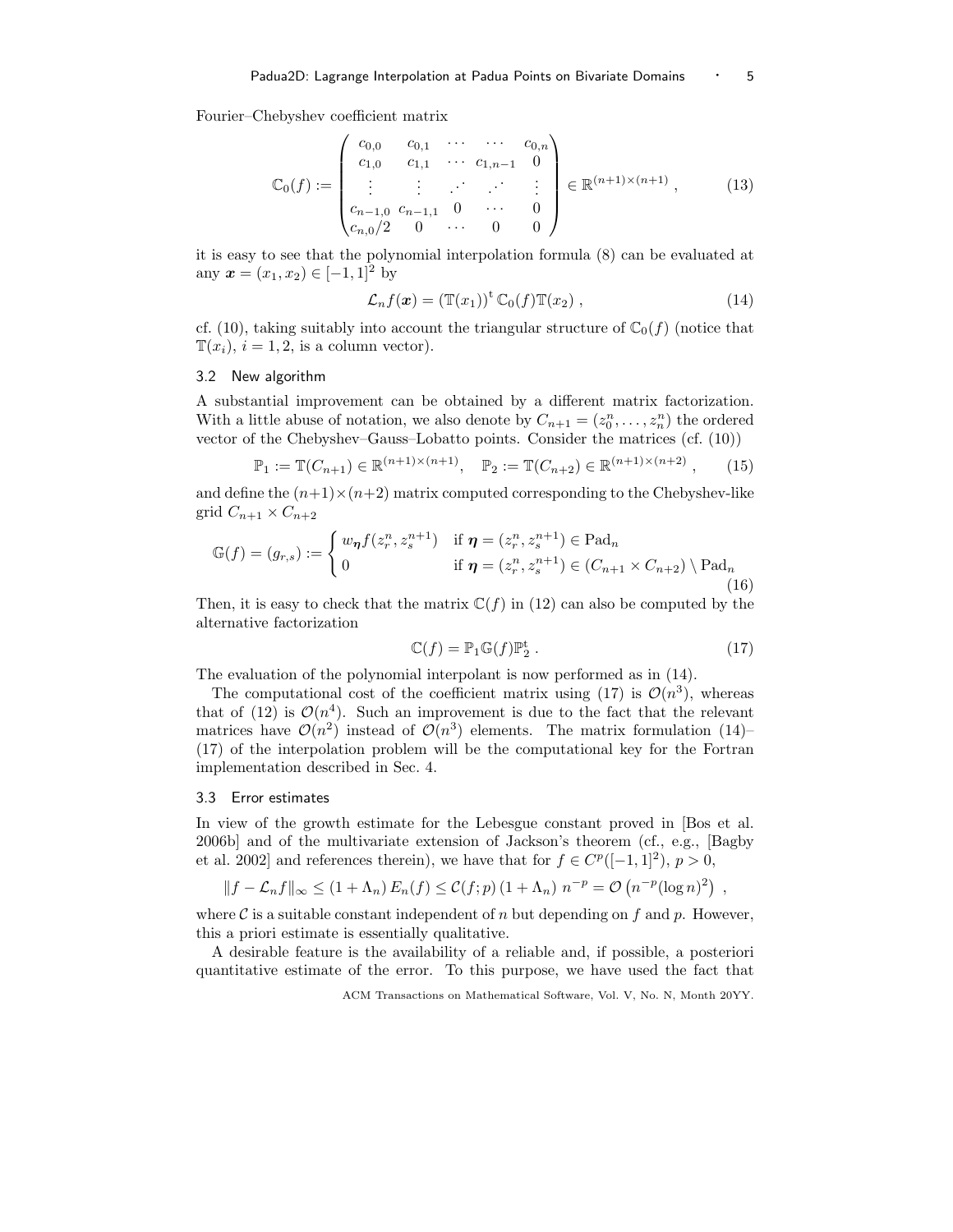#### <sup>6</sup> · M. Caliari, S. De Marchi and M. Vianello

interpolation at the Padua points is "close" to a discretized truncated Fourier– Chebyshev expansion. We then obtain the following a posteriori estimate of the interpolation error (cf.  $(8)$ – $(9)$ )

$$
||f - \mathcal{L}_n f||_{\infty} \approx ||f - S_n f||_{\infty} \approx 2 \sum_{k=n-2}^{n} \sum_{j=0}^{k} |c_{j,k-j}|,
$$
 (18)

where  $S_n f$  is the orthogonal projection of f on  $\prod_n^2([-1,1]^2)$  with respect to the inner product (5).

The first approximation can be rigorously justified (cf. [Caliari et al. 2007]), whereas the second is somewhat "empirical", but reminiscent of popular error estimates for one-dimensional Chebyshev expansions. In practice, indeed, as in the one-dimensional case it happens that (18) tends to be an overestimate for smooth functions, and an underestimate for functions of low regularity (due to the fast/slow decay of the Fourier–Chebyshev coefficients). Application to classical test sets for interpolation has shown that the behavior of this error estimate is satisfactory (see [Caliari et al. 2007]), and thus it is provided as an output of our interpolation subroutine.

In order to give a flavour of the numerical performance of the interpolation algorithm and reliability of the error estimate (18), we report in Table I some results on the classical Franke test suite (cf. [Franke 1982]) taken from [Caliari et al. 2007]. We recall that all errors are normalized to the maximum deviation of the function from its mean, and that the "true" errors have been computed on a  $100 \times 100$ uniform control grid.

| degree $n$ | $_{F_{\rm 1}}$ | $F_2$    | $F_3$     | $F_{4}$   | $F_{5}$   | $\mathbb{F}_6$ |
|------------|----------------|----------|-----------|-----------|-----------|----------------|
| 20         | $2E-2$         | $6E-2$   | $1E-5$    | $7E-10$   | $6E-5$    | $4E-8$         |
|            | $(2E-2)$       | $(8E-2)$ | $(8E-5)$  | $(1E-7)$  | $(8E-4)$  | $(5E-7)$       |
| 40         | $2E-6$         | $2E-3$   | $2E-11$   | 8E-15     | $4E-13$   | $1E-14$        |
|            | $(1E-5)$       | $(2E-3)$ | $(2E-10)$ | $(1E-15)$ | $(2E-11)$ | $(1E-13)$      |
| 60         | $2E-11$        | $6E-5$   | $3E-14$   | $2E-14$   | 8E-15     | $3E-14$        |
|            | $(3E-10)$      | $(7E-5)$ | $(5E-15)$ | $(5E-15)$ | $(1E-15)$ | $(6E-15)$      |

Table I. "True" and estimated (in parentheses) normalized errors of interpolation of Padua points for the classical Franke test suite.

#### 3.4 Mapping the square

The interpolation formula (14) can be extended to: a) the other three families of Padua points and b) other domains, by means of a suitable mapping of the square. Indeed, when a smooth and surjective transformation

$$
\boldsymbol{\sigma} \colon [-1,1]^2 \to \Omega \;, \quad \boldsymbol{t} \mapsto \boldsymbol{x} = \boldsymbol{\sigma}(\boldsymbol{t}) \;, \quad \Omega \subset \mathbb{R}^2 \tag{19}
$$

is given, we can construct the (in general nonpolynomial) interpolation formula on Ω,

$$
\mathcal{L}_n f(\boldsymbol{x}) = \mathcal{L}_n f(\boldsymbol{x}; \boldsymbol{\sigma}, \Omega) := \mathbb{T} \left( \sigma_1^{-1}(\boldsymbol{x}) \right)^{\mathrm{t}} \mathbb{C}_0(f \circ \boldsymbol{\sigma}) \mathbb{T} \left( \sigma_2^{-1}(\boldsymbol{x}) \right) . \tag{20}
$$

Here we denote by  $\sigma_i^{-1}(\boldsymbol{x}), i = 1, 2$  the components of the "inverse" transformation, which in general has to be defined by choosing a point in the inverse image of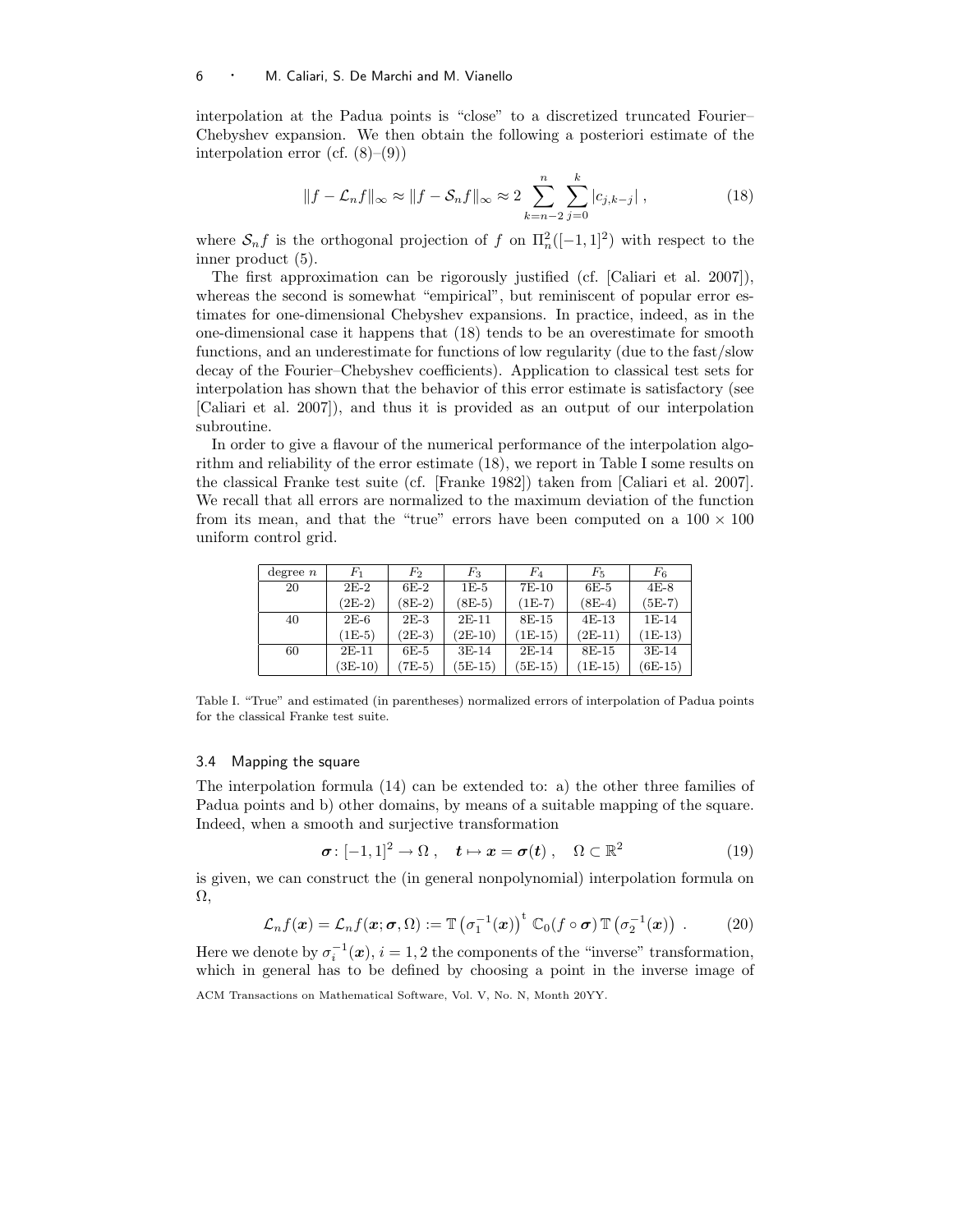x (recall that  $\sigma$  is assumed to be surjective but not necessarily injective). Any particular choice will give a valid interpolation formula.

For example, polynomial interpolation over any nondegenerate parallelogram can be obtained by a suitable invertible affine map such as

$$
\sigma(t) := At + v , \quad \sigma^{-1}(x) = A^{-1}(x - v) , \quad A \in \mathbb{R}^{2 \times 2} .
$$
 (21)

As a special case, interpolation over the reference square rotated by an angle  $\theta$  can be immediately obtained from

$$
A := \begin{pmatrix} \cos \theta & -\sin \theta \\ \sin \theta & \cos \theta \end{pmatrix} \,, \quad A^{-1} = A^{\text{t}} \,, \quad \boldsymbol{v} = \boldsymbol{0} \,. \tag{22}
$$

In particular, Lagrange interpolation at the other three families of Padua points (say, the "second", "third" and "fourth" family), corresponds to  $\theta = -\pi/2, -\pi$ ,  $-3\pi/2$  for even degree n, and  $\theta = \pi/2$ ,  $\pi$ ,  $3\pi/2$  for odd degree, respectively (here  $\Omega = [-1, 1]^2$ . On the other hand, interpolation of a function f defined on a rectangle such as  $\Omega = R(a, b) := [a_1, b_1] \times [a_2, b_2]$ , corresponds to

$$
A := \frac{1}{2} \begin{pmatrix} b_1 - a_1 & 0 \\ 0 & b_2 - a_2 \end{pmatrix} , \quad \mathbf{v} = \frac{1}{2} (\mathbf{b} + \mathbf{a}) . \tag{23}
$$

The examples above concern transformations that are globally invertible and still generate a polynomial interpolant. But it is also possible to use tranformations into bivariate domains with different geometric structures, provided that they are surjective and smooth in order to preserve as much as possible the polynomial approximation quality. These are the cases, for example, of triangles, generalized rectangles and generalized sectors, where we finally get a nonpolynomial interpolant.

As for the case of a nondegenerate triangle  $\Omega = T(\boldsymbol{u}, \boldsymbol{v}, \boldsymbol{w})$  with vertices  $\boldsymbol{u} =$  $(u_1, u_2)$ ,  $\mathbf{v} = (v_1, v_2)$  and  $\mathbf{w} = (w_1, w_2)$ , it is convenient to use the Proriol (also known as the Duffy) quadratic map

$$
\boldsymbol{\sigma}(t) := \frac{1}{4}(\boldsymbol{v} - \boldsymbol{u})(1+t_1)(1-t_2) + \frac{1}{2}(\boldsymbol{w} - \boldsymbol{u})(1+t_2) + \boldsymbol{u}.
$$
 (24)

Notice that this is non injective, since it maps the whole upper side of the square  $(t_2 = 1)$  to the vertex w. An "inverse" can be defined via the auxiliary map  $\rho(x)$ from  $T(\boldsymbol{u}, \boldsymbol{v}, \boldsymbol{w})$  to the unit triangle with vertices  $(0, 0), (1, 0)$  and  $(0, 1)$ 

$$
\rho_1(\boldsymbol{x}) := \frac{x_1(w_2 - u_2) - x_2(w_1 - u_1) + (w_1 - u_1)u_2 - (w_2 - u_2)u_1}{(v_1 - u_1)(w_2 - u_2) - (v_2 - u_2)(w_1 - u_1)}
$$

$$
\rho_2(\boldsymbol{x}) := \frac{x_1(v_2 - u_2) - x_2(v_1 - u_1) + (v_1 - u_1)u_2 - (v_2 - u_2)u_1}{(w_1 - u_1)(v_2 - u_2) - (w_2 - u_2)(v_1 - u_1)},
$$

and by choosing a point in the inverse image of  $w$ , e.g. as

$$
\sigma^{-1}: T(\mathbf{u}, \mathbf{v}, \mathbf{w}) \to [-1, 1]^2
$$

$$
\sigma^{-1}(\mathbf{x}) := \begin{cases} (0, 1) & \mathbf{x} = \mathbf{w} \ (\rho_2 = 1) \\ \left(\frac{2\rho_1}{1 - \rho_2} - 1, 2\rho_2 - 1\right) & \mathbf{x} \neq \mathbf{w} \end{cases}
$$
(25)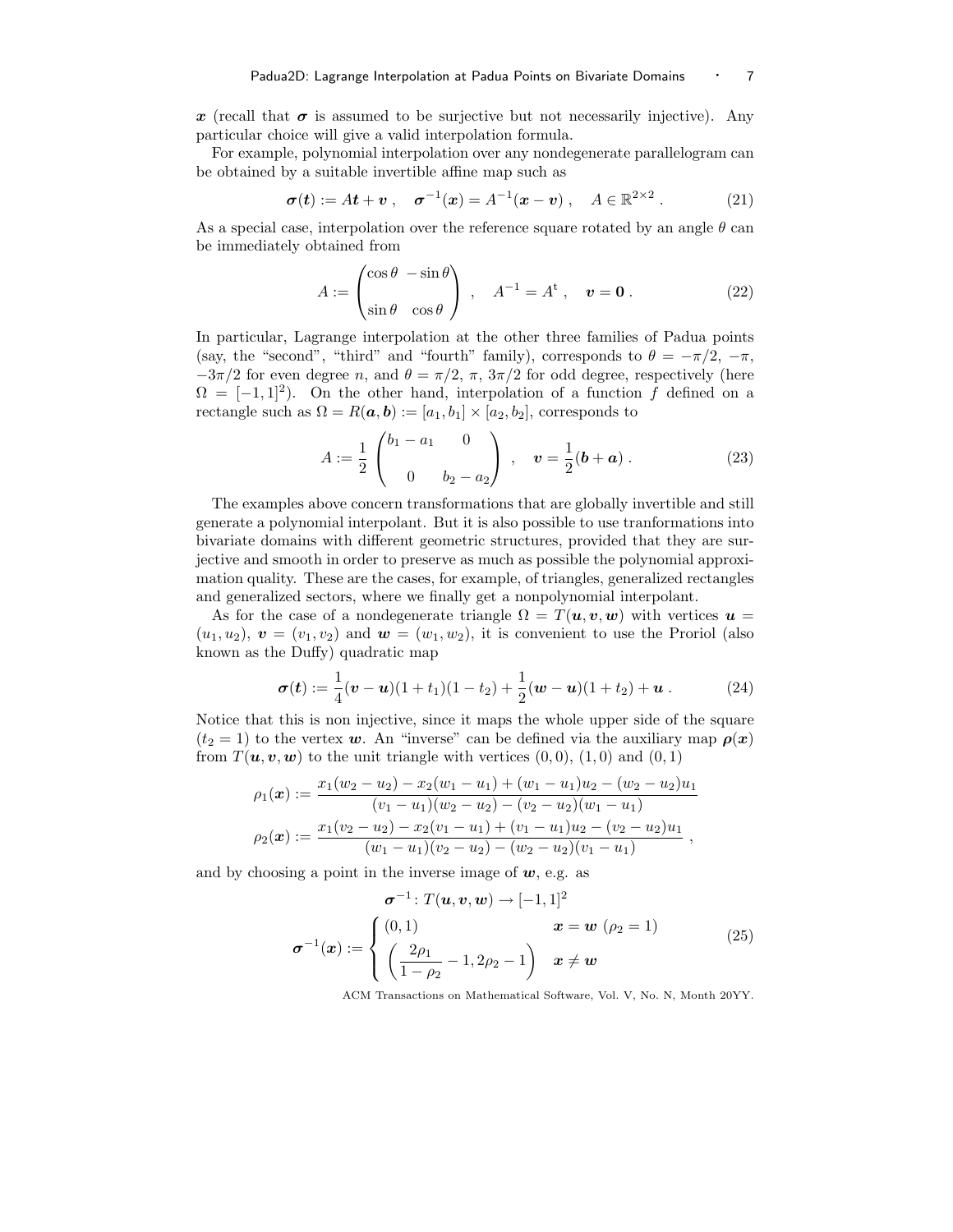#### 8 · M. Caliari, S. De Marchi and M. Vianello

The resulting interpolant (20) at the Padua points mapped into the triangle becomes rational.

As an example of the use of polar-like coordinates, consider an ellipse  $\Omega =$  $E(c, \alpha, \beta)$  centered in  $c = (c_1, c_2)$  and with x<sub>1</sub>-semiaxis  $\alpha$  and x<sub>2</sub>-semiaxis  $\beta$ . It is convenient (cf. [Bos et al. 2006a]) to define the starlike-polar map

$$
\sigma_1(\boldsymbol{t}) := c_1 - \alpha t_2 \sin\left(\frac{\pi}{2} t_1\right) , \quad \sigma_2(\boldsymbol{t}) := c_2 + \beta t_2 \cos\left(\frac{\pi}{2} t_1\right) , \tag{26}
$$

which distributes the interpolation points in a more symmetric way with respect to standard polar coordinates (that cluster points near the right horizontal semiaxis). The map is not globally invertible, since the whole segment  $t_2 = 0$  is mapped to the ellipse center c, and  $\sigma(1,t_2) = \sigma(-1,-t_2) = (c_1 - \alpha t_2, c_2)$  for every  $t_2 \in [-1,1]$ . An inverse can be defined via the angle

$$
\theta(\boldsymbol{x}) := \arctan\left(\frac{\beta c_1 - x_1}{\alpha x_2 - c_2}\right), \quad \boldsymbol{x} \neq \boldsymbol{c}, \tag{27}
$$

and by choosing a point in the relevant inverse images, e.g. as

$$
\sigma^{-1}: E(c, \alpha, \beta) \to [-1, 1]^2
$$

$$
\sigma^{-1}(x) := \begin{cases} \left(1, \frac{c_1 - x_1}{\alpha}\right) & x_2 = c_2\\ \left(\frac{2}{\pi} \theta, \frac{x_2 - c_2}{\beta \cos \theta}\right) & x_2 \neq c_2 \end{cases}
$$
(28)

From the identity  $1/\cos^2 \theta = 1 + \tan^2 \theta$ , we can rewrite the last row of (28) in the numerically more stable form

$$
\sigma_1^{-1}(\mathbf{x}) = \frac{2}{\pi} \arctan\left(\frac{\beta c_1 - x_1}{\alpha x_2 - c_2}\right),
$$
  
\n
$$
\sigma_2^{-1}(\mathbf{x}) = \text{sign}(x_2 - c_2) \frac{\sqrt{\beta^2 (x_1 - c_1)^2 + \alpha^2 (x_2 - c_2)^2}}{\alpha \beta}.
$$
\n(29)

# 4. CODE

The software, which implements interpolation at the Padua points by the algorithm described in Sec. 3.2, is written in ANSI Fortran 77 and uses double precision. It depends on the BLAS routines DDOT, DGEMM (for the matrix-matrix product (17)), DSCAL, LSAME and XERBLA. Interpolation at degree n, i.e. by  $N = (n + 1)(n + 2)/2$ Padua points, has the following storage requirements: four N-dimensional arrays, PD1, PD2, FPD and WPD containing the Padua points, the values of the function at the Padua points and the weights respectively; two auxiliary  $(n+2) \times (n+2)$  arrays RAUX1 and RAUX2 to compute the matrix products in (17); an  $(n+1)\times(n+1)$  array CO for the coefficient matrix (13), for an overall allocation of about  $5n^2$  floating point numbers. The user-callable subprograms are the following:

- **PDPTS** Subroutine which generates the Padua points for a given degree  $n$  and the corresponding weights, see  $(1)-(7)$ .
- CHEB Subroutine which computes a Chebyshev (column) vector  $\mathbb{T}(s), s \in [-1, 1]$ , see (10), by the three-term recurrence of the Chebyshev polynomials. It is called by PADUA2, see  $(15)–(17)$ , and by PD2VAL, see  $(14)$ .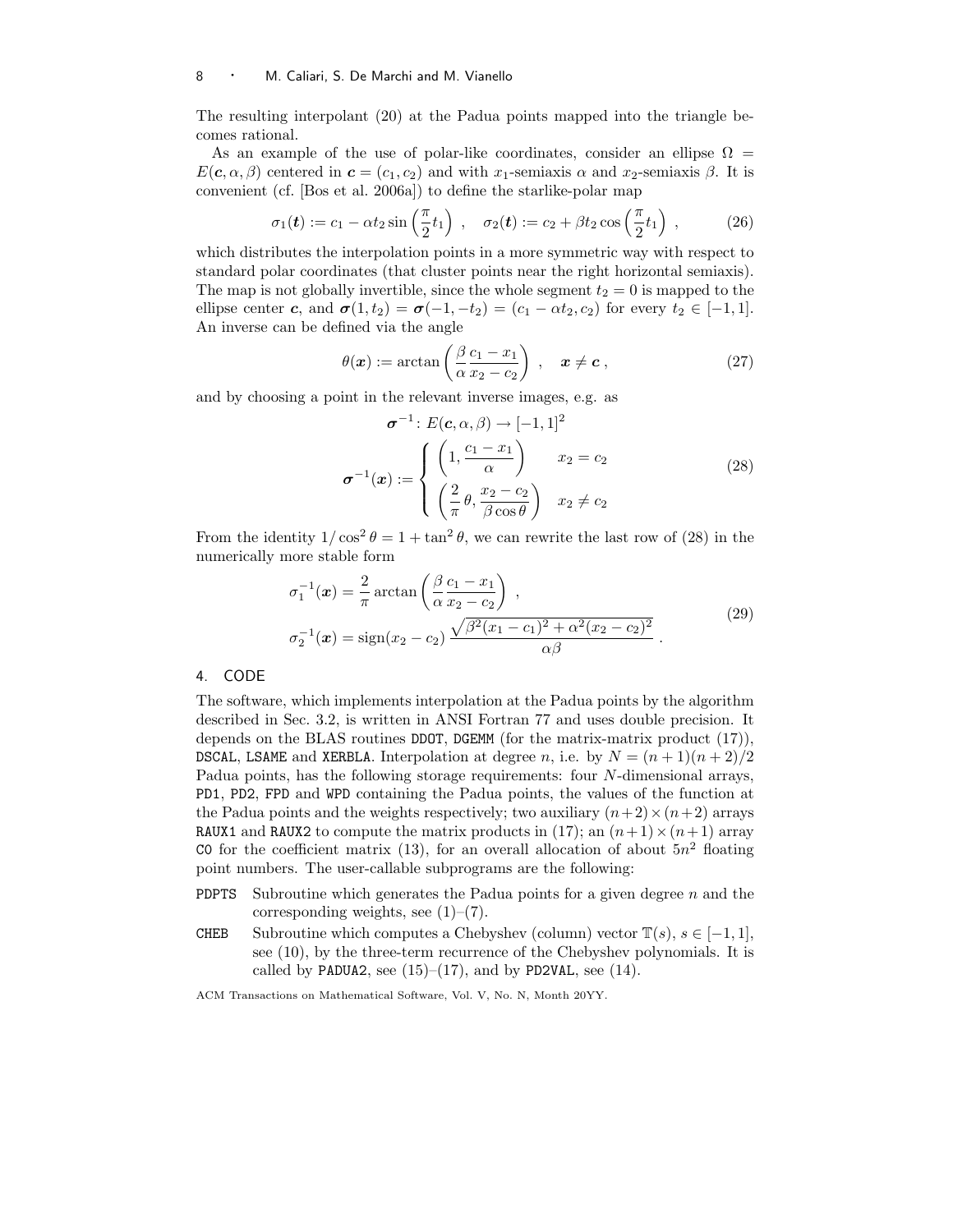**PADUA2** Subroutine which computes the coefficient matrix  $\mathbb{C}_0(f)$ , see Sec. 3.2.

**PD2VAL** Function which returns the value of the interpolated function  $\mathcal{L}_n f(x)$  at an arbitrary target point  $x$ , see (14).

The software also allows for interpolation on rectangles, ellipses and triangles (see Sec. 3.4). This is described in the three example drivers DRVREC, DRVTRI, DRVELL that compute the interpolation of the Franke test function on the unit square  $[0, 1]^2$ , the unit triangle  $T((0, 0), (1, 0), (0, 1))$ , and the disk with center  $(0.5, 0.5)$  and radius 0.5, respectively. The driver DRVREC also shows how to interpolate at the three other families of Padua points by composition with the corresponding rotations.

# 4.1 Benchmarks

In this section we compare the performances of the old and new algorithms (see Sec. 3) in the computation of the coefficient matrix  $\mathbb{C}_0$ , both implemented using the standard BLAS and the machine-specific optimized BLAS (ACML [AMD 2006] in our numerical experiments). For the relevant (double precision, general) matrixmatrix products, the BLAS subroutine DGEMM is used. In all cases we observe, from Table II that, as expected, the computation time for the evaluation of the coefficients scales as  $n^4$  for the old algorithm (12) and as  $n^3$  for the new algorithm (17). The speedup obtained by the new algorithm in this range of degrees (order of hundreds, i.e., several thousands interpolation points) turns out to be of 2–3 orders of magnitude. We also note that the use of optimized BLAS becomes particularly important when dealing with very high interpolation degrees.

| Algorithm | Library     | $n = 100$   | $n=200$   | $n = 300$ | $n = 400$ |
|-----------|-------------|-------------|-----------|-----------|-----------|
| Old.      | <b>BLAS</b> | 0.39E0      | 0.45E1    | 0.21E2    | 0.68E2    |
|           | ACML        | $0.77E-1$   | 0.63E0    | 0.27E1    | 0.79E1    |
| New       | <b>BLAS</b> | $0.60E-2$   | $0.48E-1$ | 0.17E0    | 0.52E0    |
|           | <b>ACML</b> | $0.20E - 2$ | $0.10E-1$ | $0.35E-1$ | $0.80E-1$ |

Table II. CPU times (seconds) for the computation of the coefficient matrix  $\mathbb{C}_0(f)$  in (13) by the old and the new algorithms in Sec. 3.

The detailed environment of our numerical experiments is as follows:

| <b>CPU</b>                    | AMD Opteron 248 2.2GHz, 1MB L2 Cache                                   |
|-------------------------------|------------------------------------------------------------------------|
| OS.                           | GNU/Linux 2.6.5                                                        |
| Compiler                      | GNU Fortran (GCC) 3.3.3                                                |
| Compiler options $-03$ $-m64$ |                                                                        |
| <b>BLAS</b>                   | BLAS (Basic Linear Algebra Subprograms) (cf. Blackford et al.<br>2002) |
| ACML                          | AMD Core Math Library (ACML) 3.6.0 (cf. [AMD 2006])                    |

#### REFERENCES

AMD 2006. AMD Core Math Library (ACML). Version 3.6.0. Available at http://developer.amd.com/acml.aspx.

BAGBY, T., BOS, L., AND LEVENBERG, N. 2002. Multivariate simultaneous approximation. Constr. Approx. 18, 569–577.